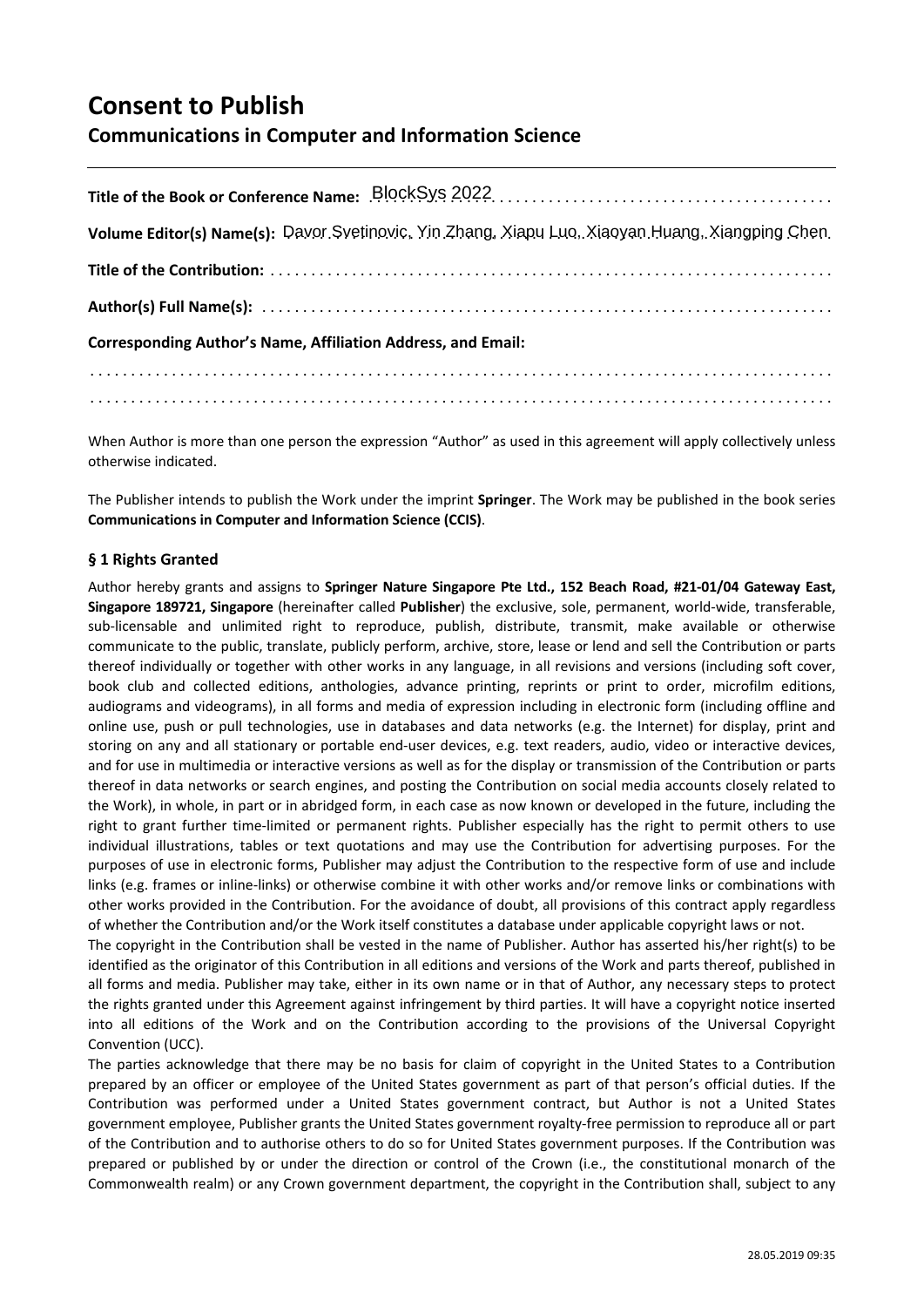agreement with Author, belong to the Crown. If Author is an officer or employee of the United States government or of the Crown, reference will be made to this status on the signature page.

### **§ 2 Rights Retained by Author**

Author retains, in addition to uses permitted by law, the right to communicate the content of the Contribution to other research colleagues, to share the Contribution with them in manuscript form, to perform or present the Contribution or to use the content for non-commercial internal and educational purposes, provided the original source of publication is cited according to the current citation standards in any printed or electronic materials. Author retains the right to republish the Contribution in any collection consisting solely of Author's own works without charge, subject to ensuring that the publication of the Publisher is properly credited and that the relevant copyright notice is repeated verbatim. Author may self-archive an author-created version of his/her Contribution on his/her own website and/or the repository of Author's department or faculty. Author may also deposit this version on his/her funder's or funder's designated repository at the funder's request or as a result of a legal obligation. He/she may not use the Publisher's PDF version, which is posted on the Publisher's platforms, for the purpose of self-archiving or deposit. Furthermore, Author may only post his/her own version, provided acknowledgment is given to the original source of publication and a link is inserted to the published article on the Publisher's website. The link must be provided by inserting the DOI number of the article in the following sentence: "The final authenticated version is available online at https://doi.org/[insert DOI]." The DOI (Digital Object Identifier) can be found at the bottom of the first page of the published paper.

Prior versions of the Contribution published on non-commercial pre-print servers like ArXiv/CoRR and HAL can remain on these servers and/or can be updated with Author's accepted version. The final published version (in pdf or html/xml format) cannot be used for this purpose. Acknowledgment needs to be given to the final publication and a link must be inserted to the published Contribution on the Publisher's website, by inserting the DOI number of the article in the following sentence: "The final authenticated publication is available online at https://doi.org/[insert DOI]".

Author retains the right to use his/her Contribution for his/her further scientific career by including the final published paper in his/her dissertation or doctoral thesis provided acknowledgment is given to the original source of publication. Author also retains the right to use, without having to pay a fee and without having to inform the Publisher, parts of the Contribution (e.g. illustrations) for inclusion in future work. Authors may publish an extended version of their proceedings paper as a journal article provided the following principles are adhered to: a) the extended version includes at least 30% new material, b) the original publication is cited, and c) it includes an explicit statement about the increment (e.g., new results, better description of materials, etc.).

# **§ 3 Warranties**

Author agrees, at the request of Publisher, to execute all documents and do all things reasonably required by Publisher in order to confer to Publisher all rights intended to be granted under this Agreement. Author warrants that the Contribution is original except for such excerpts from copyrighted works (including illustrations, tables, animations and text quotations) as may be included with the permission of the copyright holder thereof, in which case(s) Author is required to obtain written permission to the extent necessary and to indicate the precise sources of the excerpts in the manuscript. Author is also requested to store the signed permission forms and to make them available to Publisher if required.

Author warrants that Author is entitled to grant the rights in accordance with Clause 1 "Rights Granted", that Author has not assigned such rights to third parties, that the Contribution has not heretofore been published in whole or in part, that the Contribution contains no libellous or defamatory statements and does not infringe on any copyright, trademark, patent, statutory right or proprietary right of others, including rights obtained through licences. Author agrees to amend the Contribution to remove any potential obscenity, defamation, libel, malicious falsehood or otherwise unlawful part(s) identified at any time. Any such removal or alteration shall not affect the warranty given by Author in this Agreement.

#### **§ 4 Delivery of Contribution and Publication**

Author agrees to deliver to the responsible Volume Editor (for conferences, usually one of the Program Chairs), on a date to be agreed upon, the manuscript created according to the Publisher's Instructions for Authors. Publisher will undertake the reproduction and distribution of the Contribution at its own expense and risk. After submission of the Consent to Publish form signed by the Corresponding Author, changes of authorship, or in the order of the authors listed, will not be accepted by the Publisher.